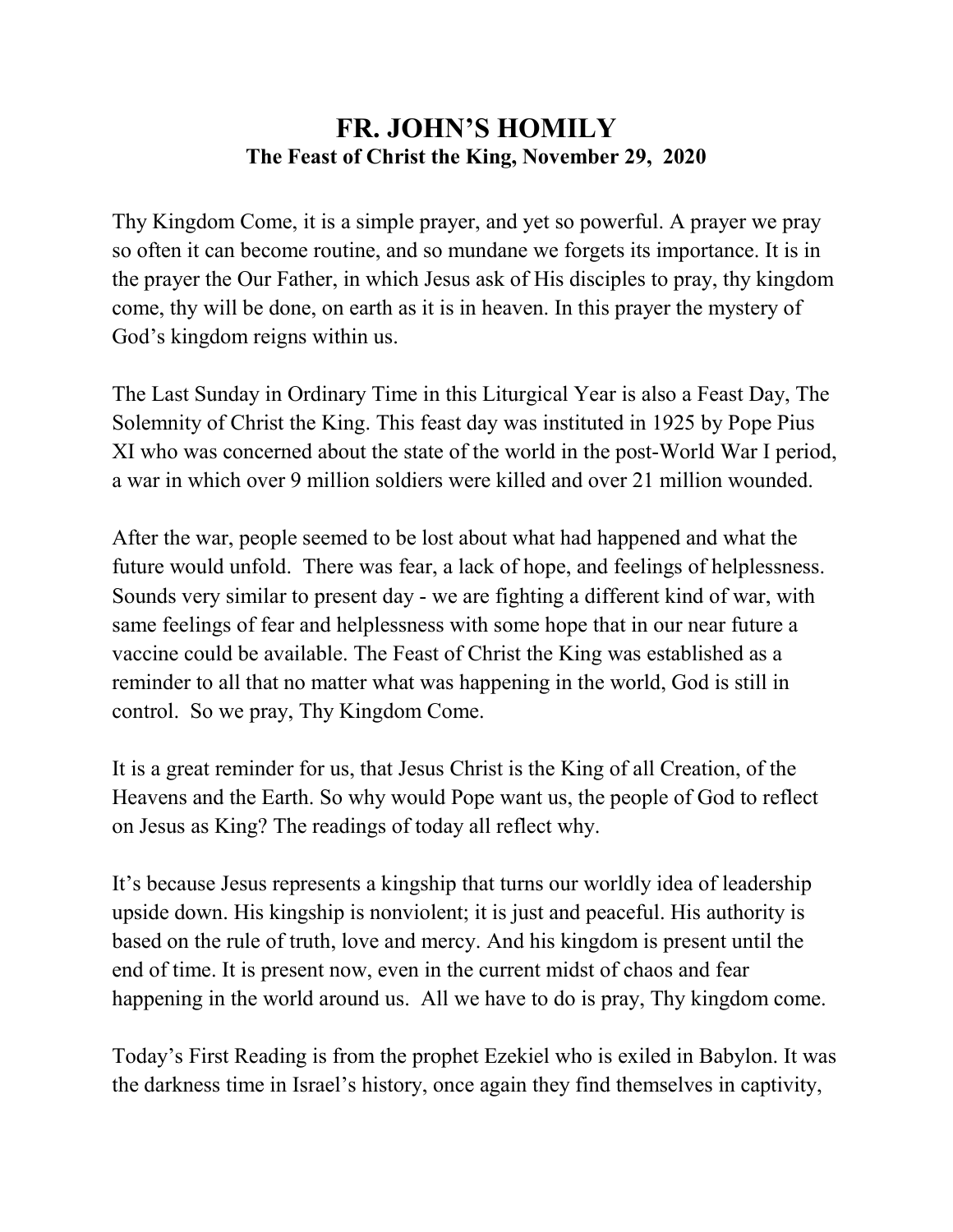with their homeland destroyed. They would have been a people too, full of fear, helplessness, and wondering what the future would have in stored for them. There would have been little hope. Yet in this time, the Word of God fills his prophet Ezekiel, who is living in the same conditions as his people, with some great words of comfort and hope. I wonder once the Israelites heard these words of Ezekiel, did it give them comfort and hope. Were they reassured knowing that God is with us, He does hear our prayers, He has not forsaken or abandoned us, I am sure it gave them hope. The Word of God today is center on the, "I" statements, with the "I" being God. Listen now to the "I" statements in light of time of darkness for Israel and Ezekiel. Where God says:

I myself will look after my people.

I myself will rescue them.

I will pasture them.

I will give them rest.

I will seek after the lost.

I will bring them back.

I will tend to the sick and Ill.

I will destroy your enemies.

I will Judge between one sheep and another.

I, say God. God Himself will do these things; He doesn't say when or how, but rest assured it will happen. We know its ultimate fulfillment happened in Jesus. And Jesus will utter the fulfillment of these words, when He says, I am the Good Shepherd, the Good Shepherd lays His life down for His sheep. The sheep listen to the voice of the Shepherd. One way we show ourselves to be His sheep, part of His flock, is in the prayer, Thy Kingdom Come.

And as the Good Shepherd, He does what? He looks after His flock. He rescues us. He pastures us. He give us rest. He seeks after the Lost. He brings them back. He tends to the sick and the ill. He destroys our enemies. He judges between one sheep and the others. God is who He says He is through His son, Jesus, the Good Shepherd, He is watching over us.

This parable in Matthew we hear today is toward of the end of Jesus' life on earth. Soon Jesus will enter into His passion, suffering, death, and resurrection. The